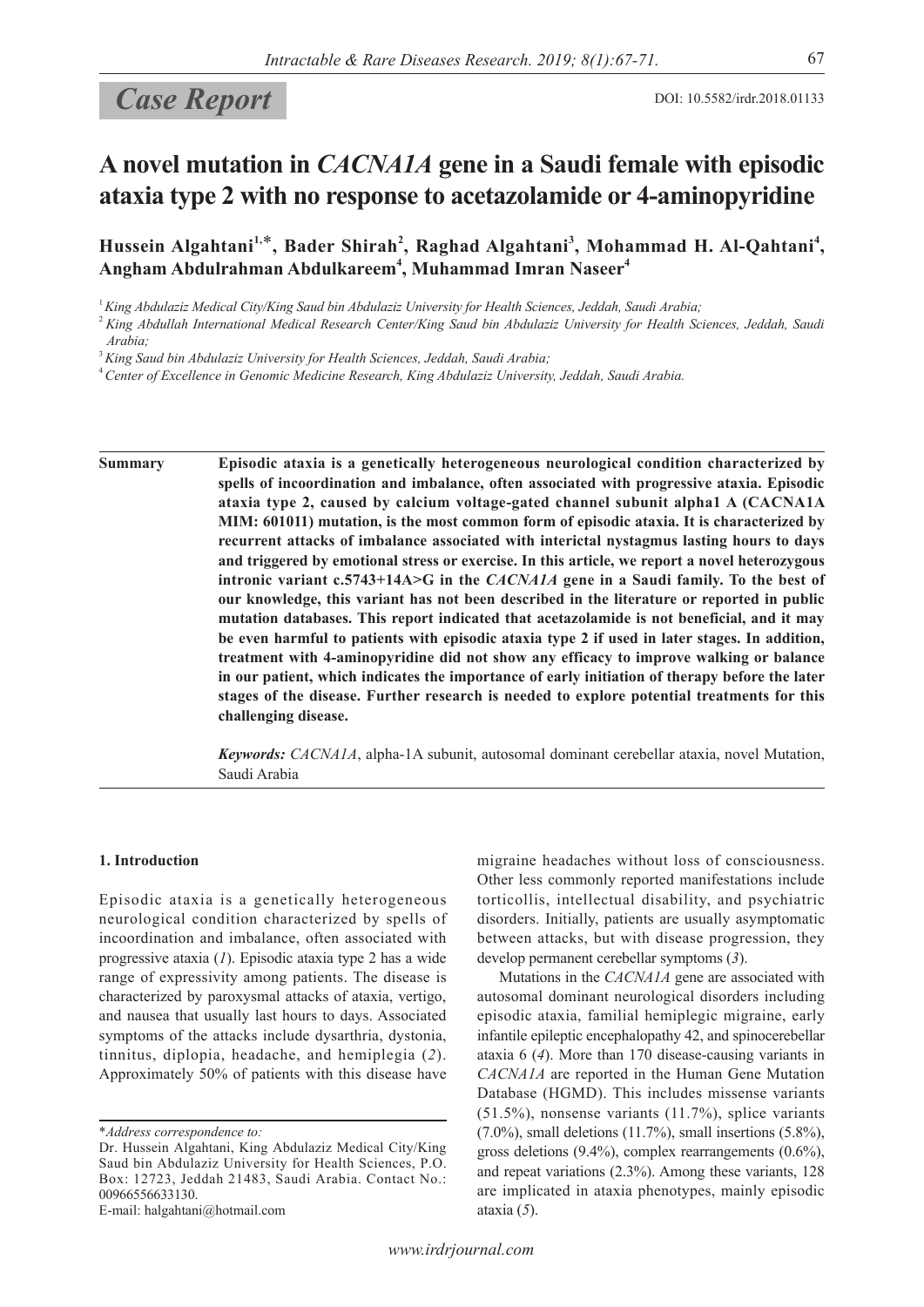Episodic ataxia type 2, caused by CACNA1A mutation, is the most common form of episodic ataxia. It is characterized by recurrent attacks of imbalance associated with interictal nystagmus lasting hours to days and triggered by emotional stress or exercise. The age of onset is usually in childhood or early adolescence (age range 2-32 years). Its prevalence has been estimated at lower than 1/100,000 (*6*).

The currently available treatments include acetazolamide and 4-aminopyridine (fampridine), which may reduce the frequency, severity, and duration of attacks but have no effect on the disease progression (*6*). In this article, we report a novel mutation in *CACNA1A*  gene in a young Saudi lady with episodic ataxia type 2 with no response to acetazolamide or 4-aminopyridine.

### **2. Case Report**

Proband III-2 is a 25-year-old Saudi woman presented with 9 years history of ataxia, imbalance, dysarthria, and difficulty swallowing. Initially, her symptoms were episodic with intermittent improvement between episodes. However, over the past five years, her disease became progressive. Her symptoms increased with time to the point that she needed a wheelchair due to inability to walk especially in dark rooms. There was no history of joint pain, skin rash, visual symptoms, mouth or genital ulcers, or gastrointestinal symptoms. The patient denied memory loss or psychiatric symptoms. Her past medical history was unremarkable including endocrine disorders, infections, sleep disorders, or trauma. Family history was positive for a similar condition. On examination, the patient was conscious and oriented with normal cognitive functions. She was dysarthric with scanning speech, and she had impaired saccadic eye movement. She also had impaired dorsal

column structure and pectus excavatum. The rest of her cranial nerve examination was normal. Motor examination showed 3/5 power in the upper limbs and 4/5 power in the lower limbs, and her reflexes were absent. Cerebellar examination showed dysmetria and dysdiadokinesia. She had difficulty walking without assistance. There were no associated skeletal deformities, and her fundus examination was normal. Gait examination showed wide-based gait with a tendency to fall to either side.

Extensive blood work including both routine and specific tests to rule out the cause of ataxia in this age group was negative. These include vitamin E level, vitamin B-12 level, blood smear for acanthocytes, viral serology, thyroid function test, serology for celiac disease, and lipoprotein electrophoresis. Genetic testing was sent, and the sequence analysis identified a heterozygous intron variant c.5743+14A>G in the *CACNA1A* gene, which is inherited in an autosomal dominant manner (Figure 1). This intronic variant has been identified in four heterozygous individuals in the Genome Aggregation Database (gnomAD, *n* > 120,000 exomes and > 15,000 genomes). Database curators have made every effort to exclude individuals with severe pediatric diseases from these cohorts. This variant is absent in the Greater Middle East (GME) Variome Project with 2,497 individuals analyzed. This variant has not been reported in public mutation databases or the literature. It is classified as a variant of uncertain significance according to the ACMG guidelines. According to the Human Splicing Finder *in silico* tool, this variant probably has no impact on splicing.

Additionally, our exome sequencing data showed a heterozygous carrier for three missense novel mutations in *POLG* gene (c.576G˃T, p.(Glu192Asp)), *PNKP*  (c.1160C˃A, p.(Leu454Met)), and *ABCB7* (c.14C˃T,



**Figure 1. Sanger sequence analysis for validation of exome sequencing variant found in** *CACNA1A* **gene.**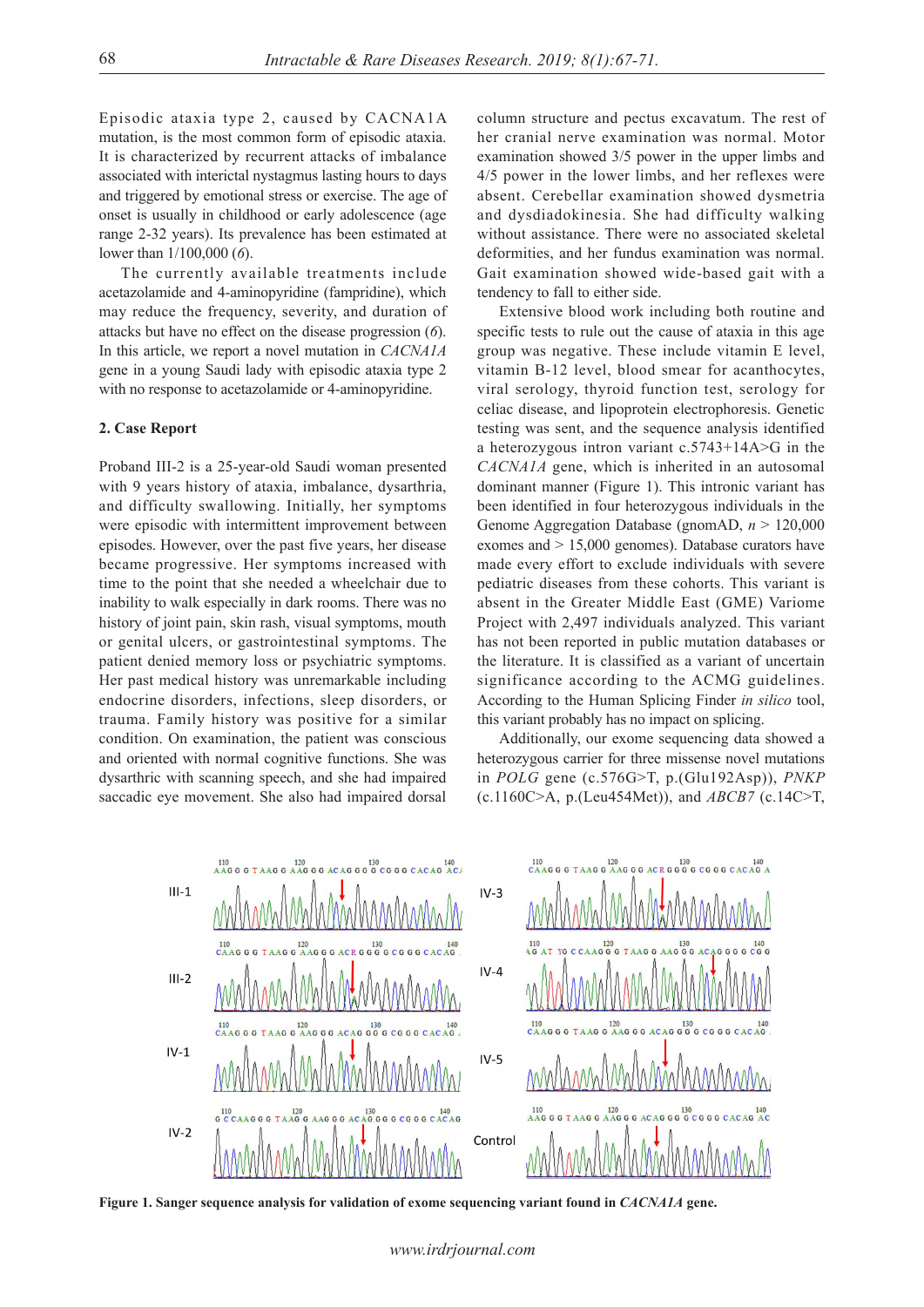p.(Ala5Val)). The *PNKP* (c.1160C˃A, p.(Leu454Met)) variant has previously been identified in clinical testing and classified as a variant of uncertain significance (ClinVar variation ID: 95478). To the best of our knowledge, the *POLG* gene (c.576G>T, p.(Glu192Asp)) and *ABCB7* (c.14C>T, p.(Ala5Val)) variants have not been reported in the literature or public mutation databases. As there is not enough data to support or rule out pathogenicity, these variants are classified as variants of uncertain significance. It has to be noted that both autosomal recessive and dominant inheritance patterns have been identified in the diseases caused by POLG mutations. POLG-related mitochondrial ataxia syndrome and mitochondrial DNA depletion syndromes are inherited in an autosomal recessive manner, but POLGrelated progressive external ophthalmoplegia can also be inherited in an autosomal dominant manner. The disease caused by PNKP mutations is inherited in an autosomal recessive manner, and the disease caused by ABCB7 mutations is inherited in an X-linked recessive manner. The patient is heterozygous for the identified variants.

The patient was also a heterozygous carrier for a pathogenic mutation in *TCTN1* (c.342-2A>G). This variant affects the acceptor splice site of intron 2. This variant has been identified as homozygous in patients with Joubert syndrome or Joubert-like

syndrome. Considering the current literature and the well-established role of the variant, it is classified as pathogenic. Our patient is heterozygous for the variant, and diseases caused by TCTN1 mutations are inherited in an autosomal recessive manner. Thus, the identified variant is not sufficient to cause disease without another disease-causing variant in the same gene.

Magnetic resonance imaging (MRI) of the brain revealed moderate atrophy of the midbrain, pontine tegmentum, and vermis of the cerebellum with a mild degree of atrophic changes within the cord (Figure 2). Nerve conduction studies showed axonal sensory neuropathy with reduced SNAP amplitude in the bilateral median and ulnar nerves with absent unrecordable responses from the sural and superficial peroneal nerves bilaterally. In addition, low CMAP amplitude in both peroneal nerves was observed. Cardiac echocardiography was unremarkable with normal left ventricular size and systolic function. A 24-hour Holter monitor showed sinus bradycardia with marked sinus arrhythmia and a heart rate ranging from 37 to 122 beats per minute (average 69 beats per minute).

The detailed family pedigree was drawn after getting the detailed information from the parents as shown in Figure 3. Family and genetic counseling were offered



**Figure 2. MRI of the brain showing moderate atrophy of the midbrain, pontine tegmentum, and vermis of the cerebellum with a mild degree of atrophic changes within the cord.** MRI, magnetic resonance imaging.



Figure 3. Family pedigree showing the details of the members of the family. The samples marked with asterisks were available for genetic testing.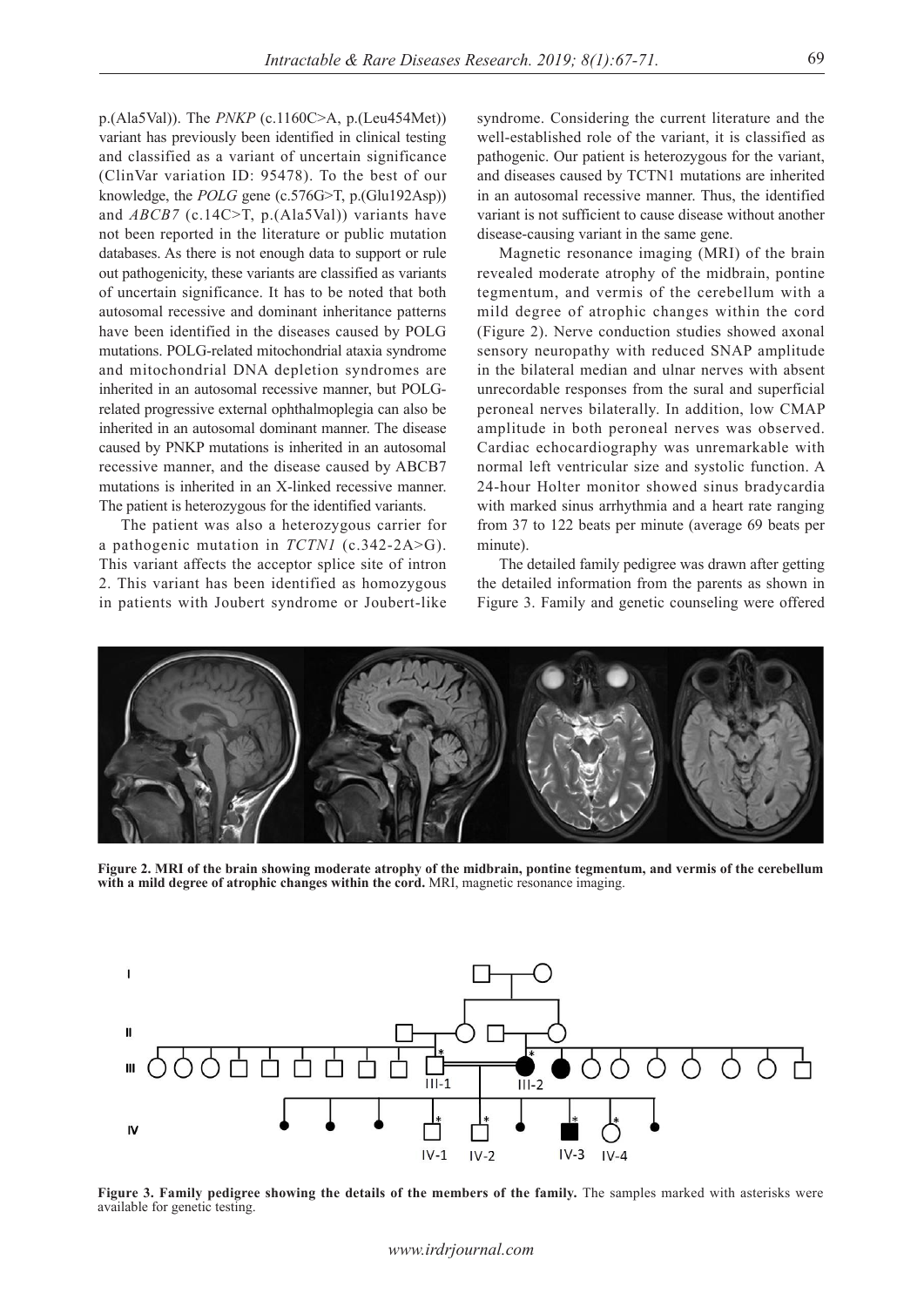through a genetic consultant. The patient was tried on both acetazolamide (up to 1 gram daily in two divided doses) and 4-aminopyridine with no improvement in her condition. In fact, she developed several side effects due to acetazolamide including paresthesias, polyuria, and drowsiness.

This study was approved by the Institutional Review Board (IRB) of King Abdullah International Medical Research Center (KAIMRC).

### **3. Discussion**

Voltage-dependent calcium channels mediate the entry of calcium ions into excitable cells, and are also involved in a variety of calcium-dependent processes including muscle contraction, hormone or neurotransmitter release, and gene expression (*7*). Calcium channels are multisubunit complexes composed of alpha-1, beta, alpa-2/delta, and gamma subunits. The channel activity is directed by the pore-forming alpha-1 subunit, whereas the others act as auxiliary subunits regulating this activity. The distinctive properties of the calcium channel types are related primarily to the expression of a variety of alpha-1 isoforms, alpha-1A, B, C, D, E, and S (*8*).

The *CACNA1A* gene on chromosome 19p13.13 encodes the alpha-1A subunit, which is the poreforming subunit of the voltage-dependent calcium channels. It is predominantly expressed in neuronal tissue, particularly Purkinje and granule cells of the cerebellum (*9*). These calcium channels mediate entry of calcium into the cells and regulate the pacemaking precision. These channels regulate the whole-cell calcium current density and the intrinsic excitability of Purkinje cells and granule cells, and exert major control over glutamate release at the parallel fiber onto Purkinje-cell synapses (*10*). Targeted deletions of *CACNA1A* in cerebellar granule cells or Purkinje cells result in altered cerebellar output by decreasing the excitatory drive on Purkinje cells or their ability to release neurotransmitters (*10*).

Our patient had clinical features similar to other patients with episodic ataxia type 2 caused by *CACNA1A* gene mutation but differed in the time of diagnosis. Most of the reported cases in the literature were diagnosed early in childhood when the disease was still episodic. Although early diagnosis does not seem to alter the natural history of the disease, it allows appropriate family counseling and planning and also leads to a better response to the available symptomatic treatment. Our patient did not have genetic testing to identify the responsible gene for many years due to unavailability of advanced genetic testing in most of the hospitals. With the current availability of molecular genetics in Saudi Arabia, the identification of responsible genes associated with a wide variety of diseases will be feasible. This progress is hoped to

eliminate delay in diagnosis of rare genetic diseases.

The whole exome sequencing performed on our patient identified several other variants in *POLG*, *PNKP*, *ABCB7*, and *TCTN1* genes. These variants are not related to the clinical phenotype of the patient. This is because she is a carrier for those identified variants and most of the disease caused by them are inherited in an autosomal recessive manner. Our patient's clinical phenotype does not fit the phenotype of diseases caused by mutations in these genes.

History and physical examination are of paramount importance in indicating a diagnosis of cerebellar ataxia. MRI of the brain is important in evaluating structural abnormalities and typically demonstrates atrophy of the cerebellar vermis (*11*). Genetic testing remains the only definitive diagnostic method to identify the responsible gene. Nuclear magnetic spectroscopy may demonstrate abnormal cerebellar intracellular pH levels and low cerebellar creatine. EMG typically shows absent myokymia, and single fiber EMG may demonstrate jitter and blocking (*12*).

Management of these patients mainly includes occupational and physical therapy for gait dysfunction and speech therapy. There is no currently available treatment that can cure the disease or alter the disease progression (*13*). Acetazolamide is an effective medication for controlling or reducing the frequency and severity of attacks, but it does not prevent the progression of the disease (*14*). In addition, recent studies showed that 4-aminopyridine (fampridine) might also be effective in reducing the frequency and duration of attacks. Prognosis is variable in these patients, but improvement in their condition is unlikely (*15*). We have recently reported our experience in the use of 4-aminopyridine in a patient with a rare hereditary ataxia with no response. This indicates that the management of patients with hereditary ataxias remains challenging (*16*).

The rate of consanguinity in Saudi Arabia is high ranging from 25% to 65%. This consanguinity favors the occurrence of genetic diseases, especially the diseases inherited in an autosomal recessive manner. It is important to educate the Saudi population about this fact to hopefully reduce the occurrence of rare and devastating diseases. We have previously reported several novel and rare mutations causing a wide variety of genetic neurological diseases in the Saudi community (*16-24*). This paper may be considered as an urgent call for action to address the consanguinity issue in Saudi Arabia.

In conclusion, we report a novel heterozygous intron variant c.5743+14A>G in the *CACNA1A* gene in a Saudi family. This report indicated that acetazolamide is not beneficial, and it may be even harmful to patients with episodic ataxia type 2 if used in later stages. In addition, 4-aminopyridine did not show any efficacy to improve walking or balance in our patient, which